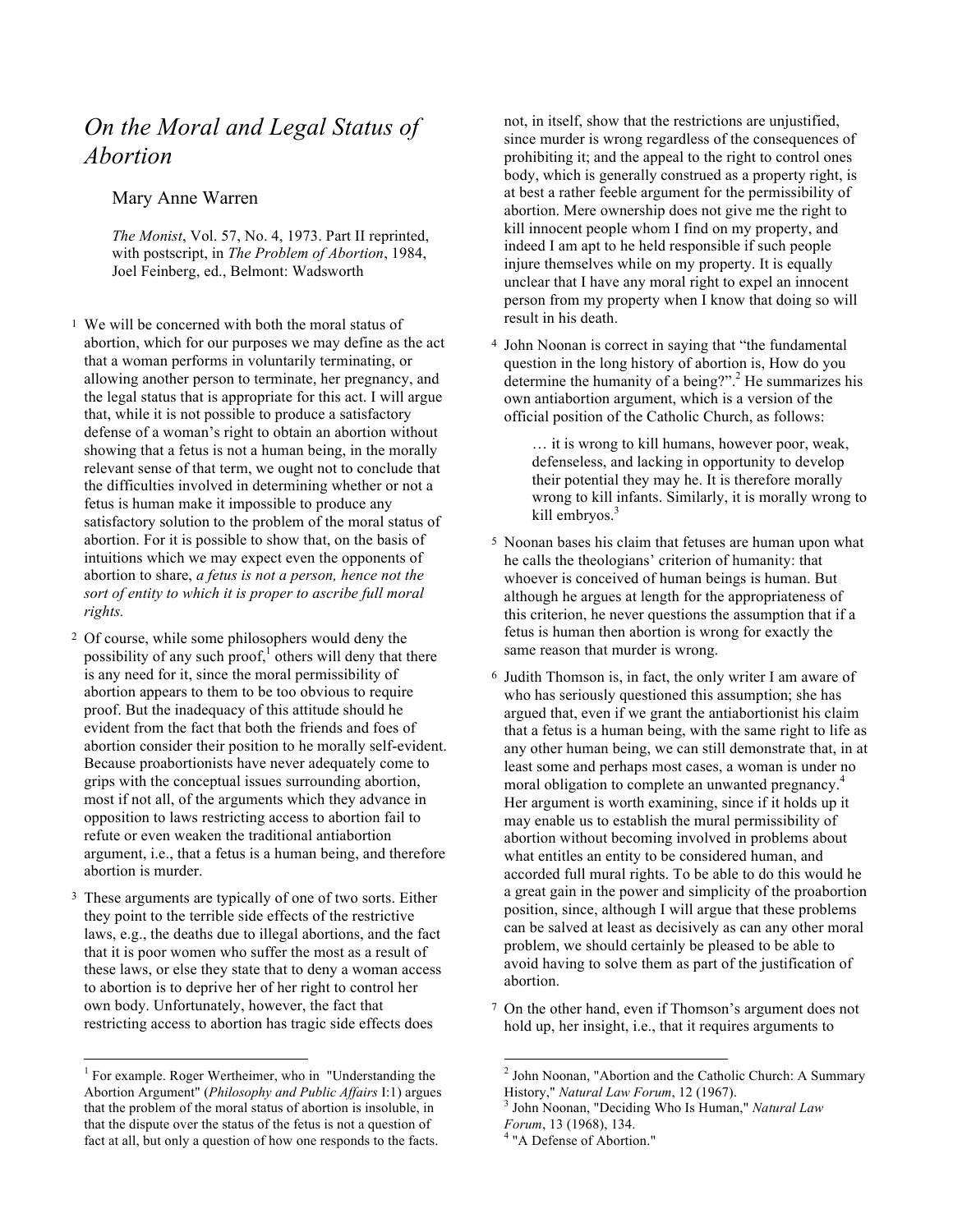show that if fetuses are human then abortion is properly classified as murder, is an extremely valuable one. The assumption she attacks is particularly invidious, for it amounts to the decision that it is appropriate, in deciding the moral status of abortion, to leave the rights of the pregnant woman out of consideration entirely, except possibly when her life is threatened. Obviously, this will not do; determining what moral rights, if any, a fetus possesses is only the first step in determining the moral status of abortion. Step two, which is at least equally essential, is finding a just solution to the conflict between whatever rights the fetus may have, and the rights of the woman who is unwillingly pregnant. While the historical error has been to pay far too little attention to the second step, Thomson's suggestion is that if we look at the second step first, we may find that a woman has a right to obtain an abortion *regardless* of what rights the fetus has.

- 8 Our own inquiry will also have two stages. In Section I, we will consider whether or not it is possible to establish that abortion is morally permissible even on the assumption that a fetus is an entity with a full-fledged right to life. I will argue that in fact this cannot he established, at least not with the conclusiveness which is essential to our hopes of convincing those who are skeptical about the morality of abortion, and that we therefore cannot avoid dealing with the question of whether or not a fetus really does have the same right to life as a (more fully developed) human being.
- 9 In Section II, I will propose an answer to this question, namely, that a fetus cannot he considered a member of the moral community, the set of beings with full and equal moral rights, for the simple reason that it is not a person, and that it is personhood, and not genetic humanity, i.e., humanity as defined by Noonan, which is the basis for membership in this community. I will argue that a fetus, whatever its stage of development, satisfies none of the basic criteria of personhood, and is not even enough *like* a person to he accorded even some of the same rights on the basis of this resemblance. Nor, as we will see, is a fetus's *potential* personhood a threat to the morality of abortion, since, whatever the rights of potential people may be, they are invariably overridden in any conflict with the moral rights of actual people.

# Part I

10 We turn now to Professor Thomson's case for the claim that even if a fetus has full moral rights, abortion is still morally permissible, at least sometimes, and for some reasons other than to save the woman's life. Her argument is based upon a clever, but I think faulty, thinking. She asked us to picture ourselves waking up one day, in bed with a famous violinist. Imagine that you have been kidnapped, and your bloodstream hooked up to that of the violinist, who happens to have an ailment that will certainly kill him unless he is permitted to share your

kidneys for a period of nine months. No one else can save him, since you alone have the right type of blood. He will he unconscious all that time, and you will have to stay in bed with him, but after the nine months are over he may be unplugged, completely cured, that is provided that you have cooperated.

- 11 Now then, she continues, what are your obligations in this situation? The antiabortionist, if he is consistent, will have to say that you are obligated to stay in bed with the violinist: for all people have a right to life, and violinists are people, and therefore it would be murder for you to disconnect yourself from him and let him die.<sup>5</sup> But this is outrageous, and so there must he something wrong with the same argument when it is applied to abortion. It would certainly be commendable of you to agree to save the violinist, but it is absurd to suggest that your refusal to do so would be murder. His right to life does not obligate you to do whatever is required to keep him alive; nor does it justify anyone else forcing you to do so. A law that required you to stay in bed with the violinist would clearly be an unjust law, since it is no proper function of the law to force unwilling people to make huge sacrifice for the sake of other people toward whom they have no such prior obligation. Thomson concludes that, if this analogy is an apt one, then we can grant the antiabortionist his claim that a fetus is a human being, and still hold that it is at least sometimes the case that a pregnant woman has the right to refuse to be a Good Samaritan towards the fetus, i.e., to obtain an abortion. For there is a great gap between the claim that x has a right to life, and the claim that y is obligated to do whatever is necessary to keep x alive, let alone that he ought to be forced to do so. It is y's duty to keep x alive only if he somehow contracted a special obligation to do so; a woman who is unwillingly pregnant, e.g., who was raped, has done nothing which obligates her to make the enormous sacrifice which is necessary to preserve the conceptus.
- 12 This argument is initially quite plausible, and in the extreme case of pregnancy due to rape, it is probably conclusive. Difficulties arise, however, when we try to specify more exactly the range of cases in which abortion is clearly justifiable even on the assumption that the fetus is human. Professor Thomson considers it a virtue of her argument that it does not enable us to conclude that abortion is always permissible. It would, she says, be "indecent" for a woman in seventh month to obtain an abortion just to avoid having to postpone a trip to Europe. On the other hand, her argument enables us to see that "a sick and desperately frightened schoolgirl pregnant due to rape may of course choose abortion, and that any law which rules this out is an insane law" (p. 65). So far, so good, but what are we to say about the woman who

 <sup>5</sup> Judith Thomson, "A Defense of Abortion," *Philosophy and Public Affairs* I:1.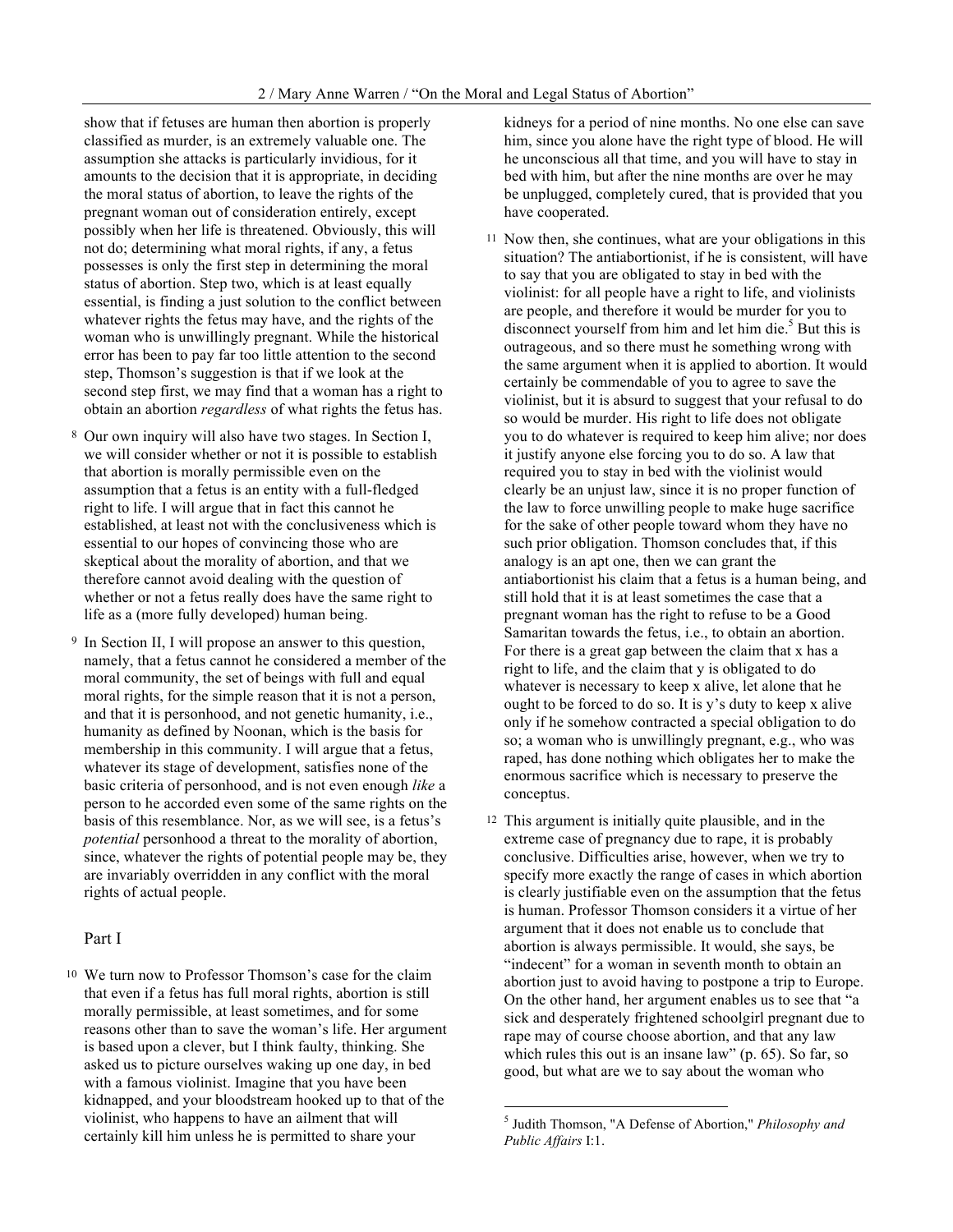becomes pregnant not through rape but as a result of her own carelessness, or because of contraceptive failure, or who gets pregnant intentionally and then changes her mind about wanting a child? With respect to such cases, the violinist analogy is of much less use to the defender of the woman's right to obtain an abortion.

- 13 Indeed, the choice of a pregnancy due to rape, as an example of a case in which abortion is permissible even if a fetus is considered a human being, is extremely significant; for it is only in the case of pregnancy due to rape that the woman's situation is adequately analogous to the violinist case for our intuitions about the latter to transfer convincingly. The crucial difference between a pregnancy due to rape and the normal case of an unwanted pregnancy is that in the normal case we cannot claim that the woman is in no way responsible for her predicament; she could have remained chaste, or taken her pills more faithfully or abstained on dangerous days, and so on. If on the other hand, you are kidnapped by strangers, and hooked up to a strange violinist, then you are free of any shred of responsibility for the situation, on the basis of which it would he argued that you are obligated to keep the violinist alive. Only when her pregnancy is due to rape is a woman clearly just as nonresponsible.<sup>6</sup>
- 14 Consequently, there is room for the antiabortionist to argue that in the normal case of unwanted pregnancy a woman has, by her own actions, assumed responsibility of the fetus. For if x behaves in a way which he could have avoided, and which he knows involves, let us say, a 1 percent chance of bringing into existence a human being, with a right to life, and does so knowing that if this should happen then that human being will perish unless x does certain things to keep him alive, then it is by no means clear that when it does happen x is free of any obligation to what he knew in advance would he required to keep that human being alive.
- 15 The plausibility of such an argument is enough to show that the Thomson analogy can provide a clear and persuasive defense of a woman's right to obtain an abortion only with respect to those cases in which the woman is in no way responsible for her pregnancy, e.g., where it is due to rape. In all other cases, we would almost certainly conclude that it was necessary to look carefully at the particular circumstances in order to determine the extent of the woman's responsibility and hence the extent of her obligation. This is an extremely unsatisfactory outcome, from the viewpoint of the

opponents of restrictive abortion laws, most of whom are convinced that a woman has a right to obtain an abortion regardless of how and why she got pregnant.

- 16 Of course, a supporter of the violinist analogy might point out that it is absurd to suggest that forgetting her pill one day might be sufficient to obligate a woman to complete an unwanted pregnancy. And indeed, it is absurd to suggest this. As we will see, the moral right to obtain an abortion is not in the least dependent upon the extent to which a woman is responsible for her pregnancy. But unfortunately, once we allow the assumption that a fetus has full moral rights, we cannot avoid taking this absurd suggestion seriously. Perhaps we can make this point more clear by altering the violinist story just enough to make it more analogous to a normal unwanted pregnancy and less to a pregnancy due to rape, and then seeing whether it is still obvious that you are not obligated to stay in bed with the fellow.
- 17 Suppose, then, that violinists are peculiarly prone to the sort of illness the only cure for which is the use of someone else's bloodstream for nine months, and that because of this there has been formed a society of music lovers who agree that whenever a violinist is stricken they will draw lots and the loser will, by some means, be made the one and only person capable of saving him. Now then, would you be obligated to cooperate in curing the violinist if you had voluntarily joined this society, knowing the possible consequences, and then your name had been drawn and you had been kidnapped? Admittedly, you did not promise ahead of time that you would, but you did deliberately place yourself in a position in which it might happen that a human life would be lost if you did not. Surely, this is at least a prima facie reason for supposing that you have an obligation to stay in bed with the violinist. Suppose that you had gotten your name drawn deliberately; surely that would be quite a strong reason for thinking that you had such an obligation.
- 18 It might be suggested that there is one important disanalogv between the modified violinist case and the case of an unwanted pregnancy, which makes the woman's responsibility significantly less, namely, the fact that the fetus comes into existence as the result of the woman's actions. This fact might give her a right to refuse to keep it alive, whereas she would not have had this right had it existed previously, independently, and then as a result of her actions become dependent upon her for its survival.
- 19 My own intuition, however, is that x has no more right to bring into existence, either deliberately or as a foreseeable result of actions he could have avoided, a being with full moral rights y, and then refuse to do what he knew beforehand would be required to keep that being alive, than he has to enter into an agreement with an existing person, whereby he may be called upon to save that person's life, and then refuse to do so when so called

<sup>&</sup>lt;sup>6</sup> We may safely ignore the fact that she might have avoided getting raped, e.g., by carrying a gun, since by similar means you might likewise have avoided getting kidnapped, and in neither case does the victim's failure to take all possible precautions against a highly unlikely event (as opposed to reasonable precautions against a rather likely event) mean that he is morally responsible for what happens.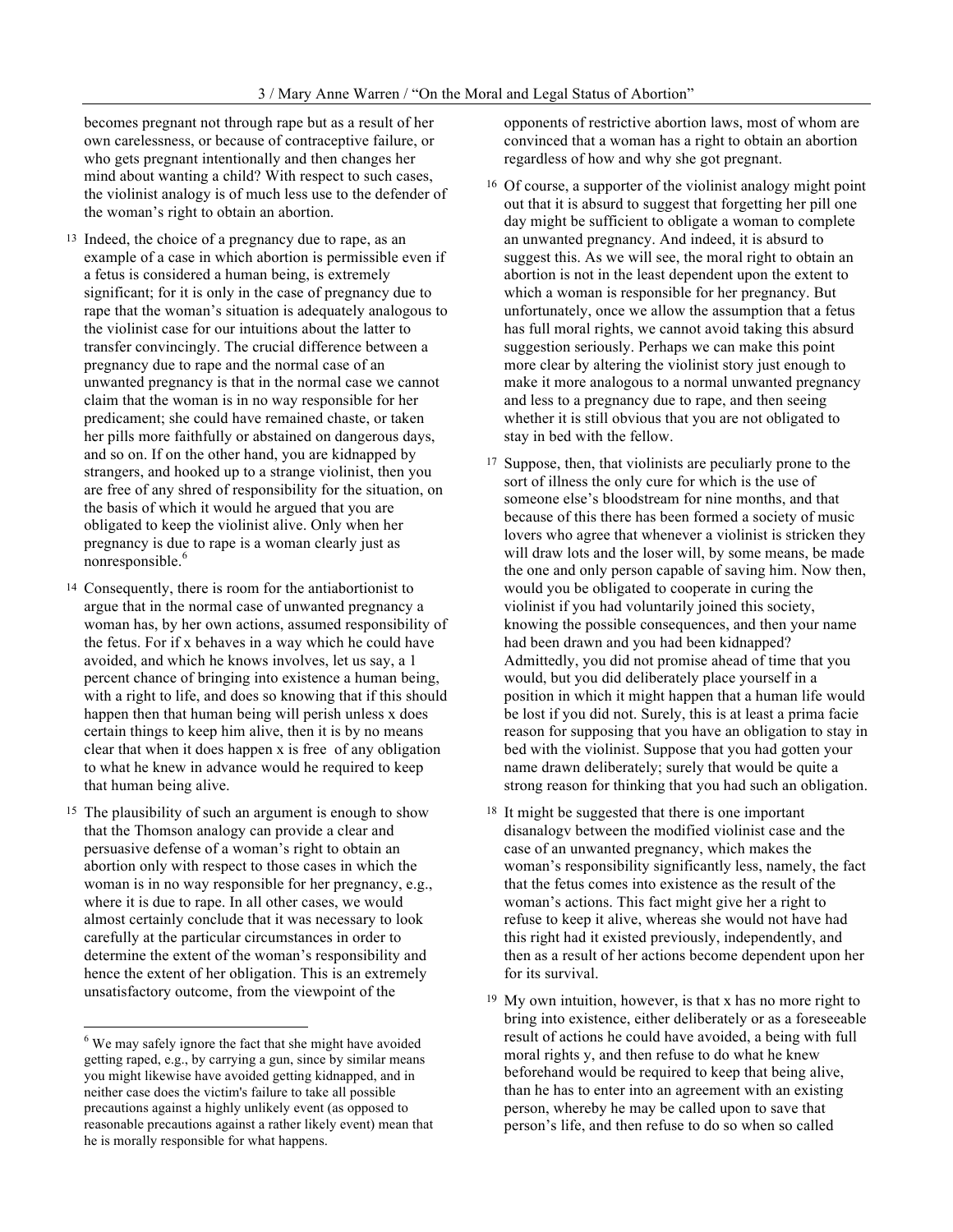upon. Thus x's responsibility for y's existence does not seem to lessen his obligation to keep y alive, if he is also responsible for y's being in a situation in which only he can save him.

- 20 Whether or not this intuition is entirely correct, it brings us back once again to the conclusion that once we allow the assumption that a fetus has full moral rights it becomes an extremely complex and difficult question whether and when abortion is justifiable. Thus the Thomson analogy cannot help us produce a clear and persuasive proof of the moral permissibility of abortion. Nor will the opponents of the restrictive laws thank us for anything less; for their conviction (for the must part) is that abortion is obviously *not* a morally serious and extremely unfortunate, even though sometimes justified act, comparable to killing in self-defense or to letting the violinist die, but rather is closer to being a morally neutral act, like cutting one's hair.
- 21 The basis of this conviction, I believe, is the realization that a fetus is not a person, and thus does not have a full-fledged right to life. Perhaps the reason why this claim has been so inadequately defended is that it seems self-evident to those who accept it. And so it is, insofar as it follows from what I take to be perfectly obvious claims about the nature of personhood, and about the proper grounds for ascribing moral rights, claims which ought, indeed, to be obvious to both the friends and foes of abortion. Nevertheless, it is worth examining these claims, and showing how they demonstrate the moral innocuousness of abortion, since this apparently has not been adequately done before.

# Part II

22 The question which we must answer in order to produce a satisfactory solution to the problem of the moral status of abortion is this: How are we to define the moral community, the set of beings with full and equal moral rights, such that we can decide whether a human fetus is a member of this community or not? What sort of entity, exactly, has the inalienable rights to life, liberty, and the pursuit of happiness? Jefferson attributed these rights to all men … If so, then we arrive, first, at Noonan's problem of defining what makes a being human, and, second, at the equally vital question which Noonan does not consider, namely, *What reason is there for identifying the moral community with the set of all human beings, in whatever way we have chosen to define that term?*

1. On the Definition of "Human"

meaning, which serves to conceal the fallaciousness of the traditional argument that since (1) it is wrong to kill innocent human beings, and (2) fetuses are innocent human beings, then (3) it is wrong to kill fetuses. For if "human" is used in the same sense in both  $(1)$  and  $(2)$ then, whichever of the two uses is meant, one of these premises is question-begging. And if it is used in two different senses then of course the conclusion doesn't follow.

- <sup>24</sup> Thus, (1) is a self-evident moral truth,<sup>7</sup> and avoids begging the question about abortion, only if "human being" is used to mean something like "a full-fledged member of the moral community." (It may or may not also be meant to refer exclusively to members of the species *Homo sapiens*.) We may call this the *moral* sense of "human." It is not to be confused with what we will call the *genetic* sense; i.e., the sense in which a member of the species is a human being, and no member of any other species could be. If (1) is acceptable only if the moral sense is intended, (2) is non-question-begging only if what is intended is the genetic sense.
- 25 In "Deciding Who Is Human," Noonan argues for the classification of fetuses with human beings by pointing to the presence of the full genetic code, and the potential capacity for rational thought (p. 135). It is clear that what he needs to show, for his version of the traditional argument to be valid, is that fetuses are human in the moral sense, the sense in which it is analytically true that all human beings have full moral rights. But, in the absence of any argument showing that whatever is genetically human is also morally human, and he gives none, nothing more than genetic humanity can be demonstrated by the presence of the human genetic code. And, as we will see, the *potential* capacity for rational thought can at most show that an entity has the potential for becoming human in the moral sense.

# 2. Defining the Moral Community

26 Can it be established that genetic humanity is sufficient for moral humanity'? I think that there are very good reasons for *not* defining the moral community in way. I would like to suggest an alternative way of defining the moral community, which I will argue for only to the extent of explaining why it is, or should be, self-evident. The suggestion is simply that the moral community consists of all and *only* people, rather than all and only human beings;<sup>8</sup> and probably the best way of

<sup>23</sup> One reason why this vital second question is so frequently overlooked in the debate over the moral status of abortion is that the term "human" has two distinct, but not often distinguished, senses. This fact results in a slide of

 $7$  Of course, the principle that it is (always) wrong to kill innocent human beings is in need of many other modifications, e.g., that it may he permissible to do so to save a greater number of other innocent human beings, but we may safely ignore these complications here.<br> $8$  From here on, we will use "human" to mean genetically

human, since the moral sense seems closely connected to, and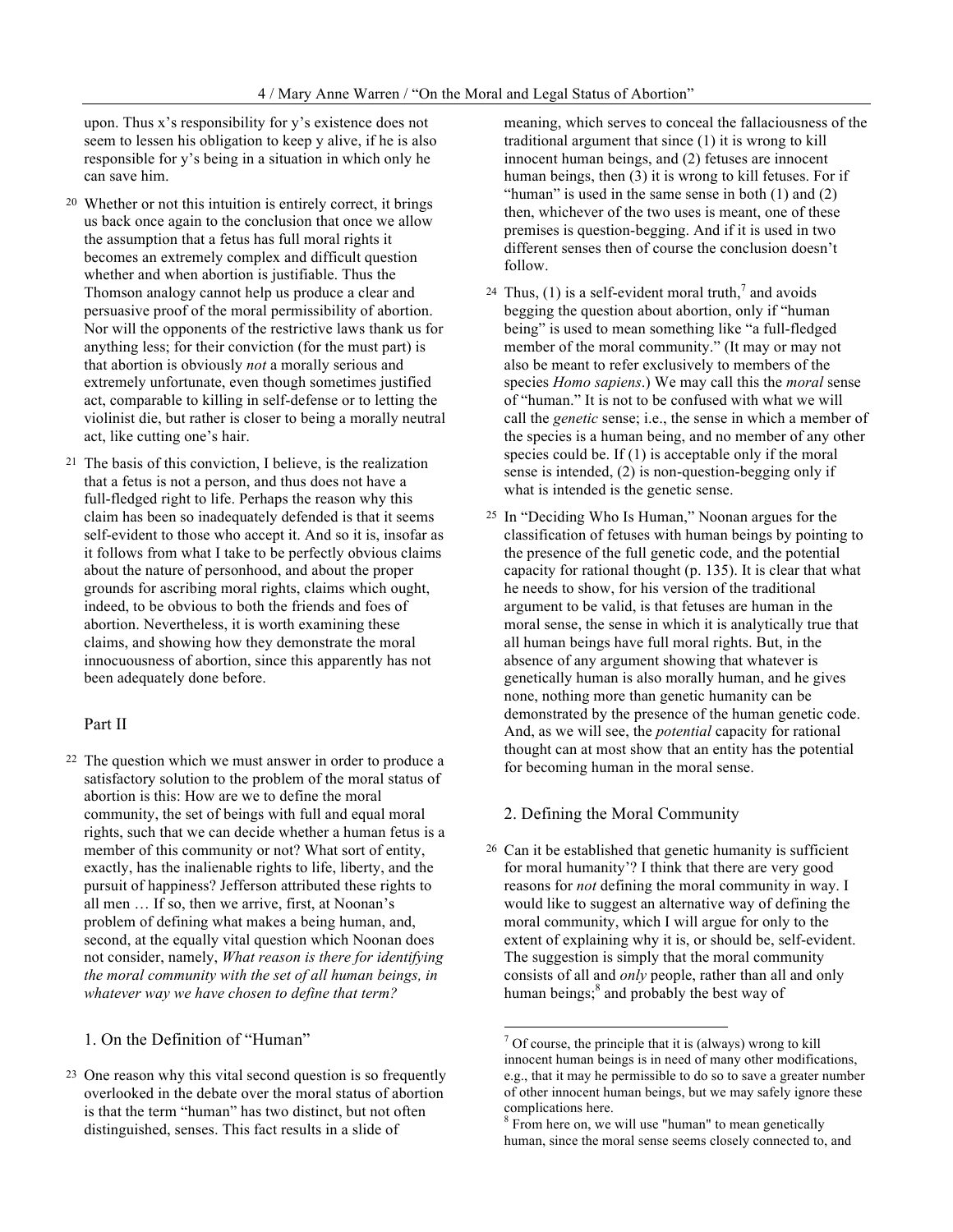demonstrating its self-evidence is by considering the concept of personhood, to see what sorts of entity are and are not persons, and what the decision that a being is or is not a person implies about its moral rights.

- 27 What characteristics entitle an entity to be considered a person? This is obviously not the place to attempt a complete analysis of the concept of personhood, but we do not need such a fully adequate analysis just to determine whether and why a fetus is or isn't a person. All we need is a rough and approximate list of the most basic criteria of personhood, and some idea of which, or how many, of these an entity must satisfy in order to properly be considered a person.
- 28 In searching for such criteria, it is useful to look beyond the set of people with whom we are acquainted, and ask how we would decide whether a totally alien being was a person or not. (For we have no right to assume that genetic humanity is necessary for personhood.) Imagine a space traveler who lands on an unknown planet and encounters a race of beings utterly unlike any he has ever seen or heard of. If he wants to be sure of behaving morally toward these beings, he has to somehow decide whether they are people, and hence have full moral rights, or whether they are the sort of thing which he need not feel guilty about treating as, for example, a source of food.
- 29 How should he go about making this decision? If he has some anthropological background, he might look for such things as religion, art, and the manufacturing of tools, weapons, or shelters, since these factors have been used to distinguish our human from our prehuman ancestors, in what seems to be closer to the moral than the genetic sense of "human." And no doubt he would be right to consider the presence of such factors as good evidence that the alien beings were people, and morally human. It would, however, be overly anthropocentric of him to take the absence of these things as adequate evidence that they were not, since we can imagine people who have progressed beyond, or evolved without ever developing these cultural characteristics.
- 30 I suggest that the traits which are most central to the concept of personhood, or humanity' in the moral sense, are, very roughly; the following:

1. consciousness (of objects and events external and/or internal to the being), and in particular the capacity to feel pain;

2. reasoning (the *developed* capacity to solve new and relatively complex problems);

3. self-motivated activity (activity which is relatively independent of either genetic or direct external control);

4. the capacity to communicate, by whatever means, messages of an indefinite variety of types, that is, not just with an indefinite number of possible contents, but on indefinitely many possible topics;

5. the presence of self-concepts, and self-awareness, either individual or racial, or both.

- 31 Admittedly, there are apt to he a great many problems involved in formulating precise definitions of these criteria, let alone in developing universally valid behavioral criteria for deciding when they apply. But I will assume that both we and our explorer know approximately what  $(1)-(5)$  mean, and that he is also able to determine whether or not they apply. How, then, should he use his findings to decide whether or not the alien beings are people? We needn't suppose that an entity must have oil of these attributes to he properly considered a person; (1) and (2) alone may well he sufficient for personhood, and quite probably (1)-(3), if "activity" is construed so as to include the activity of reasoning.
- 32 All we need to claim, to demonstrate that a fetus is not a person, is that any being which satisfies none of  $(1)-(5)$  is certainly not a person. I consider this claim to be so obvious that I think anyone who denied it, and claimed that a being which satisfied none of  $(1)-(5)$  was a person all the same, would thereby demonstrate that he had no notion at all of what a person is—perhaps because he had confused the concept of a person with that of genetic humanity. If the opponents of abortion were to deny the appropriateness of these five criteria, I do not know what further arguments would convince them. We would probably have to admit that our conceptual schemes were indeed irreconcilably different, and that our dispute could not be settled objectively.
- 33 I do not expect this to happen, however, since I think that the concept of a person is one which is very nearly universal (to people), and that it is common to both proabortionists and antiabortionists, even though neither group has fully realized the relevance of this concept to the resolution of their dispute. Furthermore, I think that on reflection even the antiabortionists ought to agree not only that  $(1) - (5)$  are central to the concept of personhood, but also that it is a part of this concept that all and only people have full moral rights. The concept of a person is in part a moral concept; once we have admitted that x is a person we have recognized, even if we have not agreed to respect, x's right to he treated as a member of the moral community. It is true that the claim that x is a *human being* is more commonly voiced as part of an appeal to treat x decently than is the claim that x is a person, but this is either because "human being" is here used in the sense which implies personhood, or because the genetic and moral sense of "human" have been confused.
- $34$  Now if (1)-(5) are indeed the primary criteria of personhood, then it is clear that genetic humanity is

perhaps derived from, the assumption that genetic humanity is sufficient for membership in the moral community.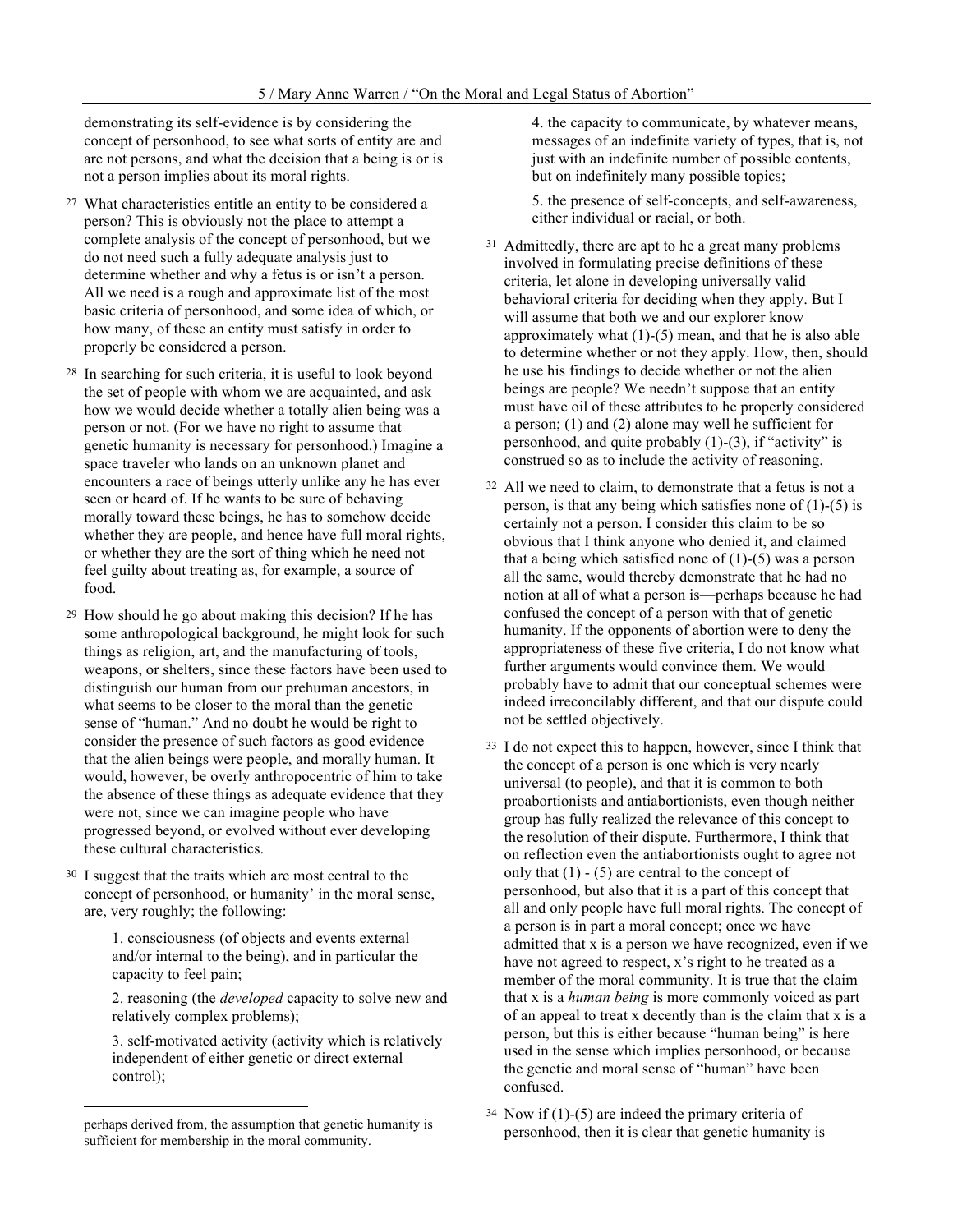neither necessary nor sufficient for establishing that an entity is a person. Some human beings arc not people, and there may well be people who are not human beings. A man or woman whose consciousness has been permanently obliterated but who remains alive is a human being which is no longer a person; defective human beings, with no appreciable mental capacity, are not and presumably never will be people; and a fetus is a human being which is not yet a person, and which therefore cannot coherently be said to have full moral rights. Citizens of the next century should be prepared to recognize highly advanced, self-aware robots or computers, should such he developed, and intelligent inhabitants of other worlds, should such he found, as people in the fullest sense, and to respect their moral rights. But to ascribe full moral rights to an entity which is not a person is as absurd as to ascribe moral obligations and responsibilities to such an entity.

# 3. Fetal Development and the Right to Life

- 35 Two problems arise in the application of these suggestions for the definition of the moral community to the determination of the precise moral status of a human fetus. Given that the paradigm example of a person is a normal adult being, then (I) How like this paradigm, in particular how far advanced since conception, does a human being need to be before it begins to have a right to life by virtue, not of being fully a person as of vet, but of being like a person? and (2) To what extent, if any does the fact that a fetus has the potential for becoming a person endow it with some of the same rights? Each of these questions requires some comment.
- 36 In answering the first question, we need not attempt a detailed consideration of the moral rights of organisms which are not developed enough, aware enough, intelligent enough, etc., to be considered people, but which resemble people in some respects. It does seem reasonable to suggest that the more like a person, in the relevant respects, a being is, the stronger is the case for regarding it as having a right to life, and indeed the stronger its right to life is. Thus we ought to take seriously the suggestion that, insofar as "the human individual develops biologically in a continuous fashion ... the rights of a human person might develop in the same way".<sup>9</sup> But we must keep in mind that the attributes which are relevant in determining whether or not an entity is enough like a person to be regarded as having some of the same moral rights are no different from those which are relevant to determining whether or not it is fully a person—i.e., are no different from (1)-(5)—and that being genetically human, or having recognizably human facial and other physical features, or detectable brain activity, or

the capacity to survive outside the uterus, are simply not among these relevant attributes.

- 37 Thus it is clear that even though a seven- or eight-month fetus has features which make it apt to arouse in us almost the same powerful protective instinct as is commonly aroused by a small infant, nevertheless it is not significantly more personlike than is a very small embryo. It is *somewhat* more personlike; it can apparently feel and respond to pain, and it may even have a rudimentary form of consciousness, insofar as its brain is quite active. Nevertheless, it seems safe to say that it is not fully conscious, in the way that an infant of a few months is, and that it cannot reason, or communicate messages of indefinitely many sorts, does not engage in self-motivated activity; and has no self-awareness. Thus, in the relevant respects, a fetus, even a fully developed one, is considerably less personlike than is the average mature mammal, indeed the average fish. And I think that a rational person must conclude that if the right to life of a fetus is to be based upon its resemblance to a person, then it cannot be said to have any more right to life then, let us say, a newborn guppy (which also seems to be capable of feeling pain), and that a right of that magnitude could never override a woman's right to obtain an abortion, at any stage of her pregnancy.
- 38 There may, of course, he other arguments in favor of placing legal limits upon the stage of pregnancy in which an abortion may he performed. Given the relative safety of the new techniques of artificially inducing labor during the third trimester, the danger to the woman's life or health is no longer such an argument.
- 39 Neither is the fact that people tend to respond to the thought of abortion in the later stages of pregnancy with emotional repulsion, since mere emotional responses cannot take the place of moral reasoning in determining what ought to he permitted. Nor, finally, is the frequently heard argument that legalizing abortion, especially late in the pregnancy, may erode the level of respect for human life, leading, perhaps, to an increase in unjustified euthanasia and other crimes. For this threat, if it is a threat, can be better met by educating people to the kinds of moral distinctions which we are making here than by limiting access to abortion (which limitation may, in its disregard for the rights of women, be just as damaging to the level of respect for human rights).
- 40 Thus, since *the fact that even a fully developed fetus is not personlike enough to have any significant right to life on the basis of its personlikeness* shows that no legal restrictions upon the stage of pregnancy in which an abortion may be performed can be justified on the grounds that we should protect the rights of the older fetus. And once there is no other apparent justification for such restrictions, we may conclude that they are entirely unjustified. Whether or not it would be indecent (whatever that means) for a woman in her seventh month

 <sup>9</sup> Thomas L. Hayes, "A Biological View," *Commonweal* 85.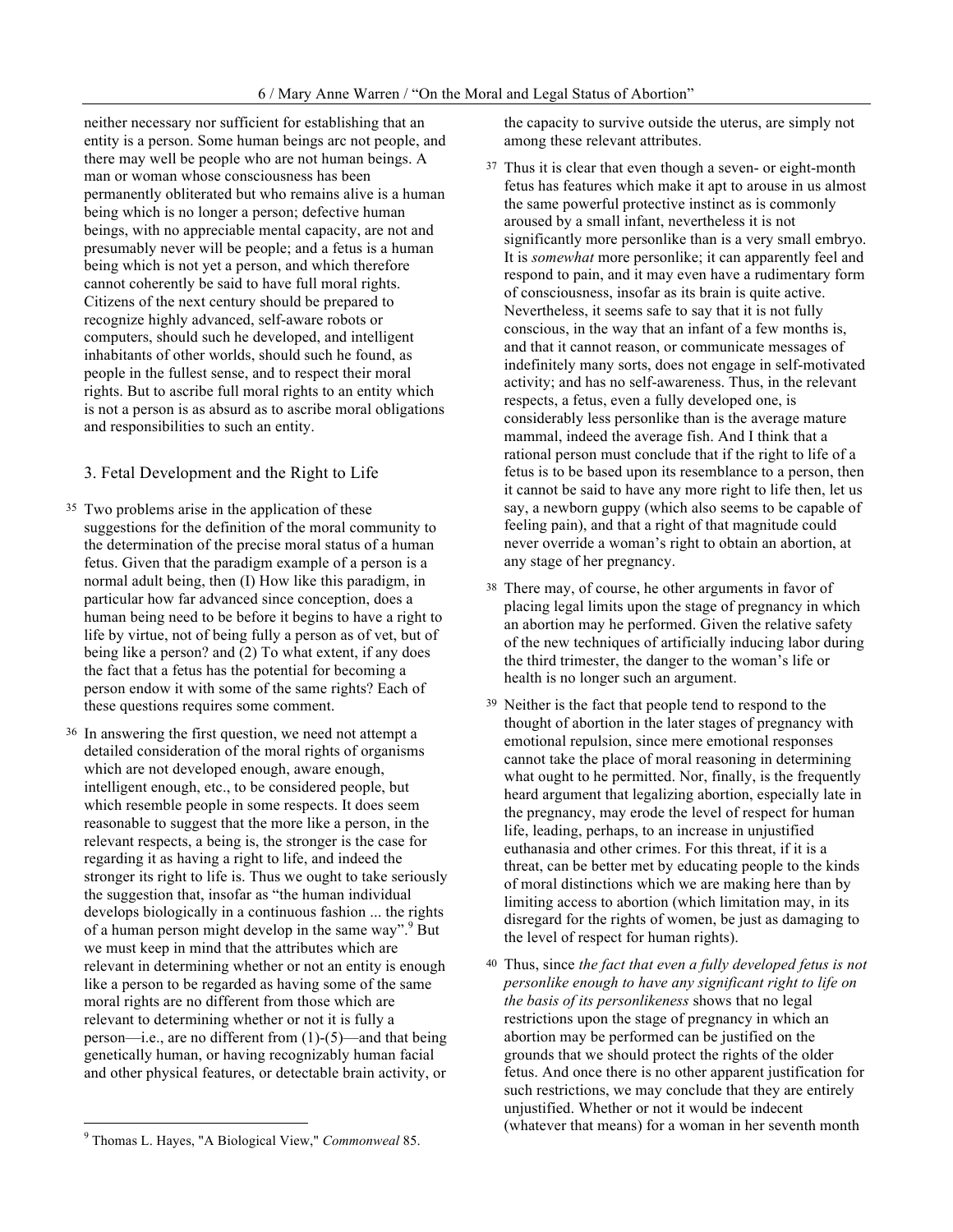to obtain an abortion just to avoid having a to postpone a trip to Europe, it would not, in itself, be immoral, and therefore it ought to be permitted.

- 4. Potential Personhood and the Right to Life
- 41 We have seen that a fetus does not resemble a person in any way that can support the claim that it has even some of the same rights. But what about its *potential*, the fact that if nurtured and allowed to develop naturally it will very probably become a person? Doesn't that alone give it at least some right to life? It is hard to deny that the fact that an entity is a potential person is a strong *prima facie* reason for not destroying it, but we need not conclude from this that a potential person has a right to life, by virtue of that potential. It may be that our feeling that it is better, other things being equal, not to destroy a potential person is better explained by the fact that potential people are still (felt to be) an invaluable resource, not to be lightly squandered. Surely, if every speck of dust were a potential person, we would be much less apt to conclude that every potential person has a right to become actual.
- 42 Still, we do not need to insist that a potential person has no right to life whatever. There may well be something immoral, and not just imprudent, about wantonly destroying potential people, when doing so isn't necessary to protect anyone's rights. But even if a potential person does have some *prima facie* right to life, such a right could not possibly outweigh the right of a woman to obtain an abortion, since the rights of any actual person invariably outweigh those of any potential person, whenever the two conflict. Since this may not be immediately obvious in the case of a human fetus, let us look at another ease.
- 43 Suppose that our space explorer falls into the hands of an alien culture, whose scientists decide to create a few hundred thousand or more human beings, by breaking his body into its component cells, and using these to create fully developed human beings, with, of course, his genetic code. We may imagine that each of these newly created men will have all of the original man's abilities, skills, knowledge, and so on, and also have an individual self-concept, in short that each of them will be a bona fide (though hardly unique) person. Imagine that the whole project will take only seconds, and that its chances of success are extremely high, and that our explorer knows all of this, and also knows that these people will be treated fairly. I maintain that in such a situation he would have every right to escape if he could, and thus to deprive all of these potential people of their potential lives; for his right to life outweighs all of theirs together, in spite of the fact that they are all genetically human, all innocent, and all have a very high probability of becoming people very soon, if only he refrains from acting.
- 44 Indeed, I think he would have a right to escape even if it were not his life which the alien scientists planned to take, but only a year of his freedom, or, indeed, only a day. Nor would he be obligated to stay if he had gotten captured (thus bringing all these people-potentials into existence) because of his own carelessness, or even if he had done so deliberately knowing the consequences. Regardless of how he got captured, he is not morally obligated to remain in captivity for any period of time for the sake of permitting any number of potential people to come into actuality, so great is the margin by which one actual person's right to liberty outweighs whatever right to life even a hundred thousand potential people have. And it seems reasonable to conclude that the rights of a woman will outweigh by a similar margin whatever right to life a fetus may have by virtue of its potential personhood.
- 45 Thus, neither a fetus's resemblance to a person, nor its potential for becoming a person, provides any basis whatsoever for the claim that it has any significant right to life. Consequently, a woman's right to protect her health, happiness, freedom, and even her life,  $10<sup>10</sup>$  by terminating an unwanted pregnancy will always override whatever right to life it may be appropriate to ascribe to a fetus, even a fully developed one. And thus, in the absence of any overwhelming social need for every possible child, the laws which restrict the right to obtain an abortion, or limit the period of pregnancy during which an abortion maybe performed, are a wholly unjustified violation of a woman's most basic moral and constitutional rights.<sup>11</sup>

#### Postscript on Infanticide, February 26, 1982

- 46 One of the most troubling objections to the argument presented in this article is that it may appear to justify not only abortion but infanticide as well. A newborn infant is not a great deal more personlike than a ninemonth fetus, and thus it might seem that if late-term abortion is sometimes justified, then infanticide must also be sometimes justified. Yet most people consider that infanticide is a form of murder, and thus never justified.
- 47 While it is important to appreciate the emotional force of this objection, its logical force is far less than it may seem at first glance. There are many reasons why infanticide is much more difficult to justify than abortion, even though if my argument is correct neither constitutes the killing of a person. In this country, and in this period of history, the deliberate killing of viable newborns is virtually never justified. This is in part because neonates are so very close to being persons that to kill them requires a very

 $10$  That is, insofar as the death rate, for the woman, is higher for childbirth than for early abortion.

 $11$  My thanks to the following people, who were kind enough to read and criticize an earlier version of this paper: Herbert Gold, Gene Glass, Anne Lauterbach, Judith Thomson, Mary Mothersill, and Timothy Binkley.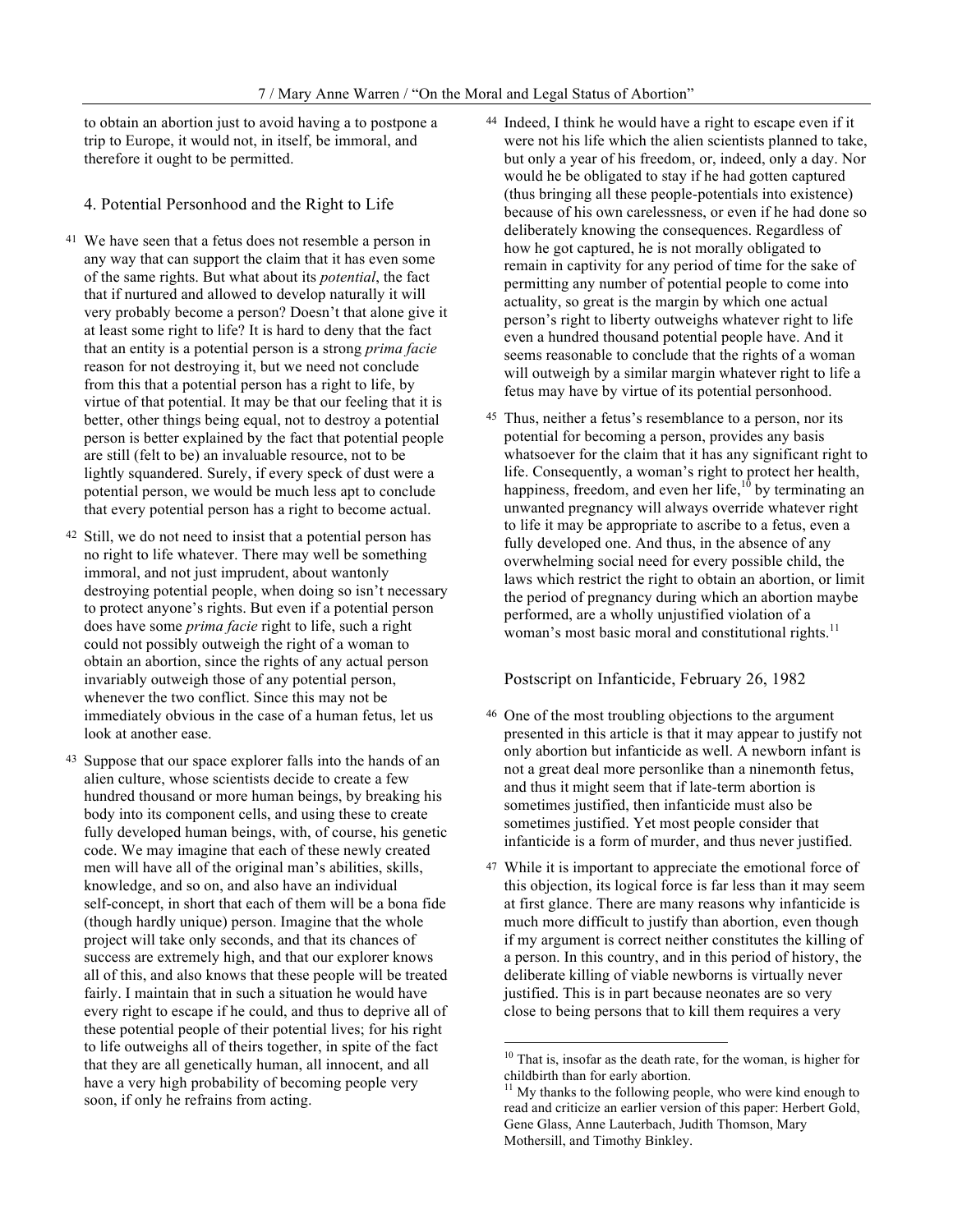strong moral justification as does the killing of dolphins, whales, chimpanzees, and other highly personlike creatures. It is certainly wrong to kill such beings just for the sake of convenience, or financial profit, or "sport."

- 48 Another reason why infanticide is usually wrong, in our society, is that if the newborn's parents do not want it, or are unable to care for it, there are (in most cases) people who are able and eager to adopt it and to provide a good home for it. Many people wait years for the opportunity to adopt a child, and some are unable to do so even though there is every reason to believe that they would be good parents. The needless destruction of a viable infant inevitably deprives some person or persons of a source of great pleasure and satisfaction, perhaps severely impoverishing their lives. Furthermore, even if an infant is considered to be adoptable (e.g., because of some extremely severe mental or physical handicap) it is still wrong in most cases to kill it. For most of us value the lives of infants, and would prefer to pay taxes to support orphanages and state institutions for the handicapped rather than to allow unwanted infants to be killed. So long as most people feel this way, and so long as our society can afford to provide care for infants which are unwanted or which have special needs that preclude home care, it is wrong to destroy any infant which has a chance of living a reasonably satisfactory life.
- 49 If these arguments show that infanticide is wrong, at least in this society, then why don't they also show that lateterm abortion is wrong? After all, third trimester fetuses are also highly personlike, and many people value them and would much prefer that they be preserved; even at some cost to themselves. As a potential source of pleasure to some family, a viable fetus is just as valuable as a viable infant. But there is an obvious and crucial difference between the two cases: once the infant is born, its continued life cannot (except, perhaps, in very exceptional cases) pose any serious threat to the woman's life or health, since she is free to put it up for adoption, or, where this is impossible, to place it in a state-supported institution. While she might prefer that it die, rather than being raised by others, it is not clear that such a preference would constitute a right on her part. True, she may suffer greatly from the knowledge that her child will be thrown into the lottery of the adoption system, and that she will be unable to ensure its well-being, or even to know whether it is healthy, happy, doing well in school, etc.: for the law generally does not permit natural parents to remain in contact with their children, once they are adopted by another family. But there are surely better ways of dealing with these problems than by permitting infanticide in such cases. (It might help, for instance, if the natural parents of adopted children could at least receive some information about their progress, without necessarily being informed of the identity of the adopting family.)
- 50 In contrast, a pregnant woman's right to protect her own life and health clearly outweighs other people's desire that the fetus be preserved-just as, when a person's life or limb is threatened by some wild animal, and when the threat cannot be removed without killing the animal, the person's right to self-protection outweighs the desires of those who would prefer that the animal not be harmed. Thus, while the moment of birth may not mark any sharp discontinuity in the degree to which an infant possesses a right to life, it does mark the end of the mother's absolute right to determine its fate. Indeed, if and when a late-term abortion could be safely performed without killing the fetus, she would have no absolute right to insist on its death (e.g., if others wish to adopt it or pay for its care), for the same reason that she does not have a right to insist that a viable infant be killed.
- 51 It remains true that according to my argument neither abortion nor the killing of neonates is properly considered a form of murder. Perhaps it is understandable that the law should classify infanticide as murder or homicide, since there is no other existing legal category which adequately or conveniently expresses the force of our society's disapproval of this action. But the moral distinction remains, and it has several important consequences.
- 52 In the first place, it implies that when an infant is born into a society which-unlike ours-is so impoverished that it simply cannot care for it adequately without endangering the survival of existing persons, killing it or allowing it to die is not necessarily wrong-provided that there is no *other* society which is willing and able to provide such care. Most human societies, from those at the hunting and gathering stage of economic development to the highly civilized Greeks and Romans, have permitted the practice of infanticide under such unfortunate circumstances, and I would argue that it shows a serious lack of understanding to condemn them as morally backward for this reason alone.
- 53 In the second place, the argument implies that when an infant is born with such severe physical anomalies that its life would predictably be a very short and/or very miserable one, even with the most heroic of medical treatment, and where its parents do not choose to bear the often crushing emotional, financial and other burdens attendant upon the artificial prolongation of such a tragic life, it is not morally wrong to cease or withhold treatment, thus allowing the infant a painless death. It is wrong (and sometimes a form of murder) to practice involuntary euthanasia on persons, since they have the right to decide for themselves whether or not they wish to continue to live. But terminally ill neonates cannot make this decision for themselves, and thus it is incumbent upon responsible persons to make the decision for them, as best they can. The mistaken belief that infanticide is always tantamount to murder is responsible for a great deal of unnecessary suffering, not just on the part of